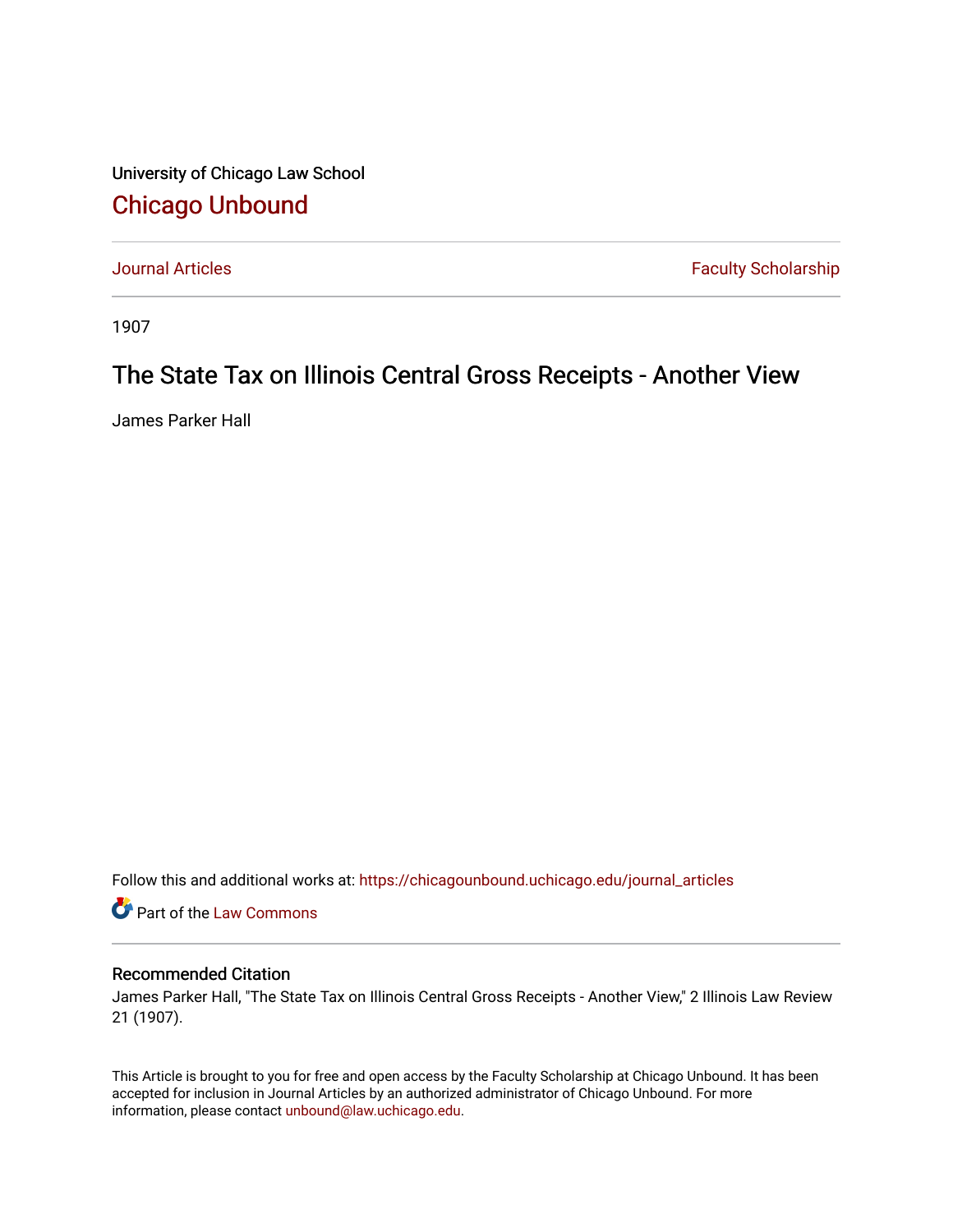HACKS CONTROL

 $\mathcal{L}$ 

 $2.2.7$ 

**CONTRACTOR** 

## THE STATE TAX ON ILLINOIS CENTRAL **GROSS RECEIPTS-ANOTHER** VIEW

## **By** JAMES PARKER HALL

I N the February number of the REVIEW,<sup>2</sup> Professor Schofield raises and discusses an interesting question concerning the validity of Sections 18 and 22 of the Illinois Central Railroad Company's charter by which the company agrees to pay to the state seven per cent of its gross receipts. Assuming that this provision was meant to include receipts from interstate as well as internal commerce it is suggested that it is probably void as violating the interstate commerce clause of the Federal Constitution. The present writer wishes to mention some considerations that seem to him to point to a different conclusion.

In terms the company agrees to pay the seven per cent of gross receipts "in consideration of the grant, privileges, and franchises herein conferred upon said company." As regards interstate commerce Professor Schofield thinks this immaterial, because the franchise to carry on interstate commerce did not and could not come from the state. Even as regards interstate commerce alone it should be noticed that this is not quite accurate. Illinois grants to the company the right to carry on interstate commerce in *corporate* form, and with *corporate* capacity, and this franchise it could deny at pleasure. True, if it did deny it, Congress might grant it to the company, or some other state might grant it, but without an actual grant of corporate privileges from the legislature of a state or of the United States, the commerce clause of the Constitution gives no one the right or power to do any kind of business in corporate form.

"A franchise is a right, privilege, or power of public concern, which ought not to be exercised by private individuals at their mere will and pleasure, but should be reserved for public control and administration. **\* \* \*** Under our system their existence and disposal are under control of the legislative department of the government, and they cannot be assumed or exercised without legislative authority. No private person can establish a public highway, or public ferry, or railroad, or charge tolls for the use of the same, without such authority. These are franchises. No private person can take another's property, even for a public use, without such authority; which is the same as to say that the right of eminent domain can only be exercised by virtue of a legislative grant. This is a franchise. No persons can make

<sup>1</sup> Dean of the University of Chicago Law School. **Example 1 Dean of the University of Chicago Law School.**<br> **21**<br> **21**<br> **21**<br> **21**<br> **21**<br> **21**<br> **21**<br> **21**<br> **21**<br> **21**<br> **21**<br> **21**<br> **21**<br> **21**<br> **2014**<br> **21**<br> **21**<br> **21**<br> **21**<br> **2014**<br> **2014**<br> **2014**<br> **2014**<br> **2014**<br> **2014**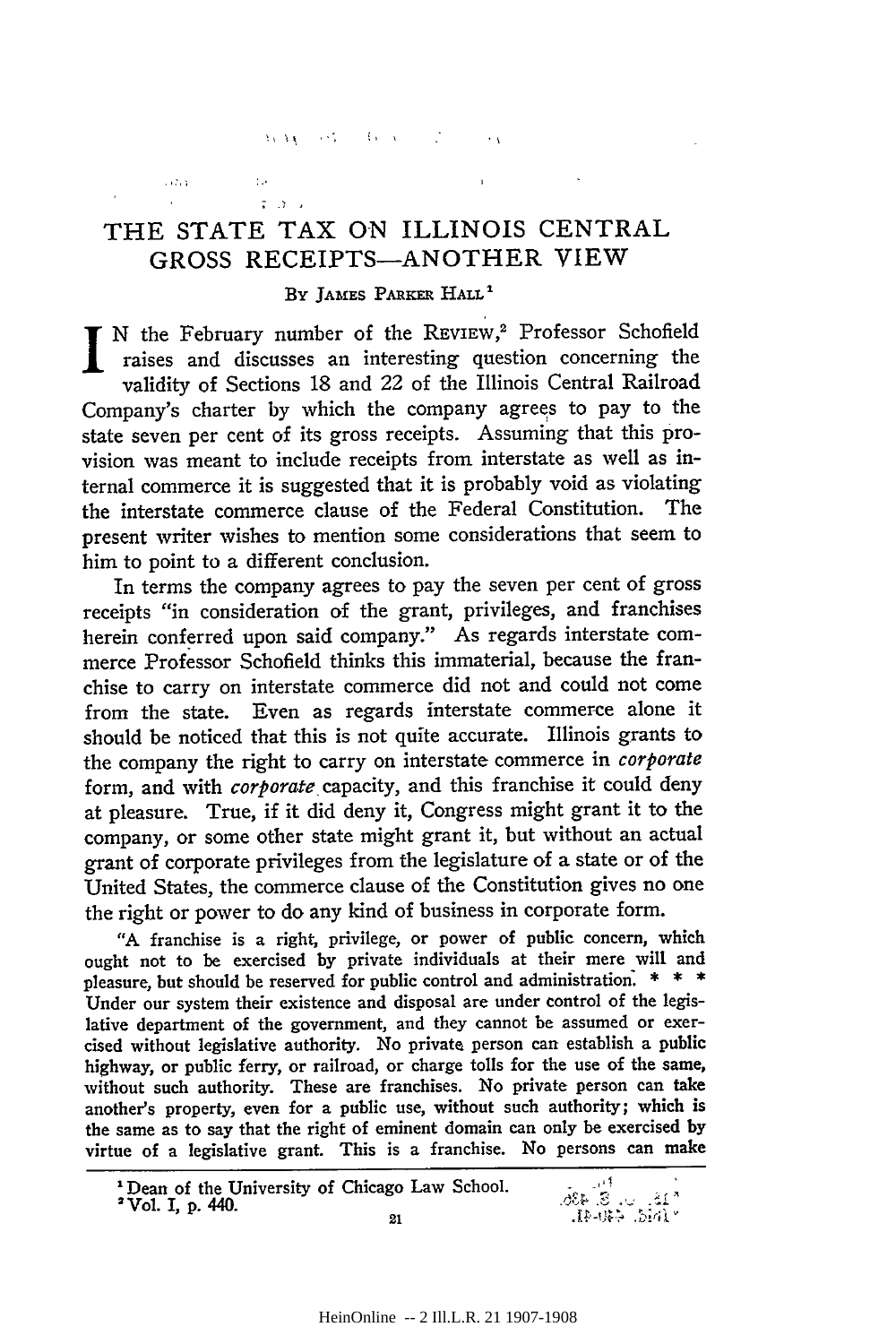themselves a body corporate and politic without legislative authority. Corporate capacity is a franchise. The list might be continued indefinitely."<sup>2</sup>

"The right or privilege to be a corporation, or to do business as such body, is one generally deemed of value.  $* * *$  The granting of such right or privilege rests entirely within the discretion of the state."'

If, therefore, the Illinois Central incorporators, not choosing to apply elsewhere for a charter, had said to the state of Illinois: "We intend to engage in interstate commerce, and we demand the right to do this as an Illinois corporation," Illinois could have refused unconditionally to grant the request. If the incorporators still thought it desirable to obtain an Illinois charter, rather than one from Kentucky or the United States, Illinois could make a bargain and grant on terms what it could have withheld altogether. *Ash*ley v. Ryan<sup>5</sup> illustrates this. The purchasers of several railways engaged largely in interstate commerce wished to form a consolidated corporation under the laws of Ohio. They alleged they were entitled to do this as a matter of right, under the commerce clause, without complying with the conditions precedent thereto imposed **by** Ohio. The Supreme Court denied this contention, saying:

"The right thus sought could only be acquired **by** the'grant, of the state of Ohio, and depended for their existence upon the provisions of its laws. Without that state's consent they could not have been procured. **\* \* \*** As it was within the discretion of the state to withhold or grant the privilege of exercising corporate existence, it was, as a necessary resultant, also within its power to impose whatever conditions it might deem fit as prerequisite to corporate **life."'**

It has been repeated with emphasis **by** the federal Supreme Court in many decisions, quotations from some of which appear below, that a state may exact such terms as it sees fit for franchises conferred **by** it. No doubt this is not literally true, at least not true in the sense that every promise made in consideration of a franchise will be enforcible in the courts. If a state exacted from a corporation a promise to break a federal statute or treaty, or to violate the United States Constitution, this of course would not be legally enforcible. Nor, doubtless, would promises to forfeit certain **im**portant constitutional guaranties of mere private rights fare any better. If the incorporators agreed that they might be put to death without trial upon certain charges, or that substantial parts of their property might be arbitrarily confiscated at the uncontrolled will of the state, these promises would- be void even though made in con-

<sup>&#</sup>x27; California v. Cent. Pac. R. R. Co., **127 U. S. 1,** 40. 'Home Ins. Co. v. New York, 134 **U. S.** 594, **599-600.**

**<sup>5</sup>153 U. S. 436.**<br>**5Ibid.** 440-41.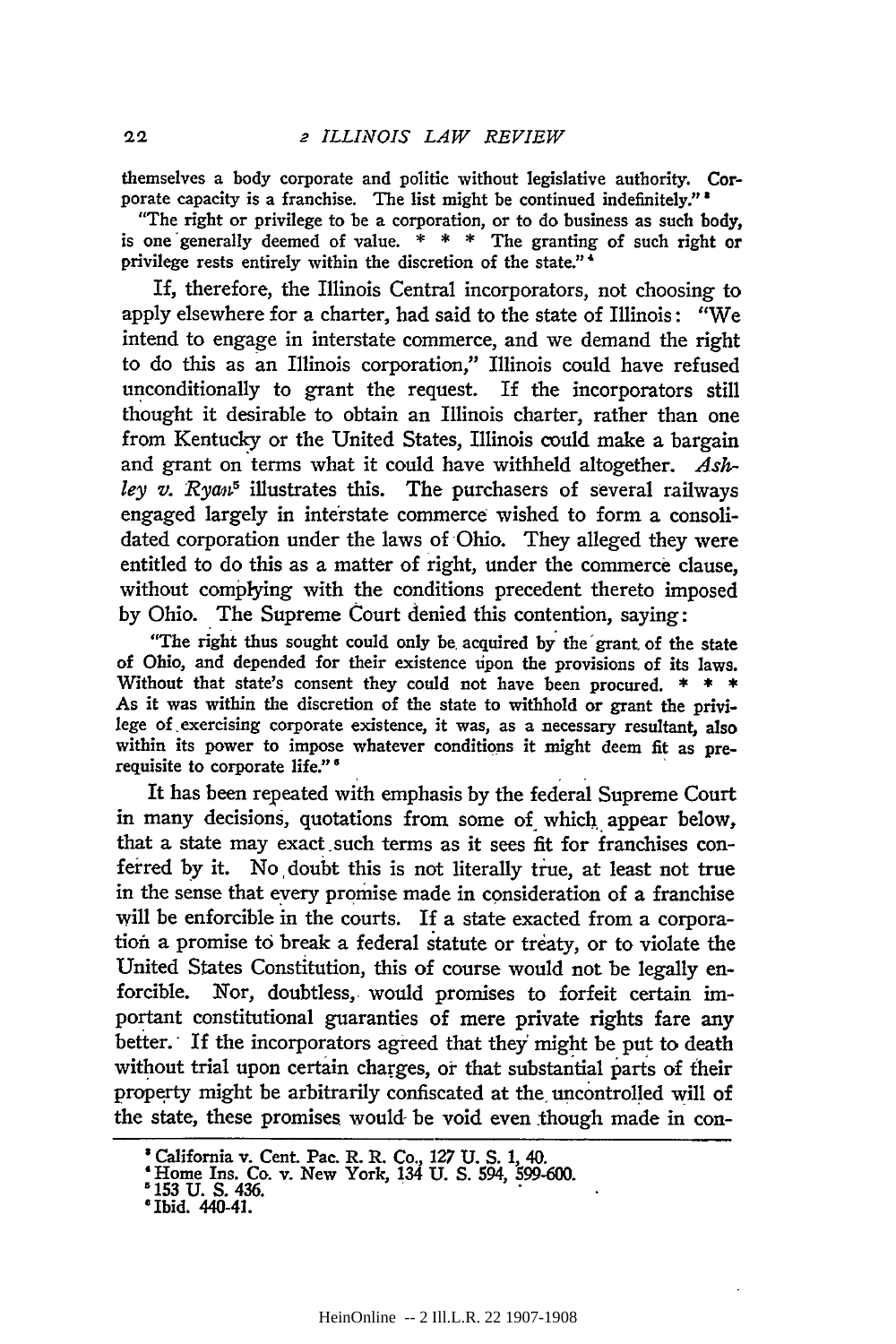sideration of corporate franchises. Such limitations were suggested as long ago as 1856, when the Supreme Court said:

"A corporation created by Indiana can transact business in Ohio only with the consent, express or implied, of the latter state. This consent may be accompanied by such conditions as Ohio may think fit to impose; and these conditions must be deemed valid and effectual by other states, and by this court, provided they are not repugnant to the Constitution or laws of the United States, or inconsistent with those rules of public law which secure the jurisdiction and authority of each state from encroachment by all others, or that principle of natural justice which forbids condemnation without opportunity for defense."<sup>7</sup>

This principle has been applied to promises to forego a constitutional right of much less importance than those suggested abovethe right to remove a suit to the federal courts on grounds of diverse citizenship. Such a promise **by** a foreign corporation as a condition of its right to do business in a state may be disregarded **by** the promisor, and a suit against it be lawfully removed from the state to the federal courts.<sup>8</sup> As a penalty for this the offending corporation may be at once deprived **by** the state of its license to do business in the state,<sup>9</sup> but the agreement is unenforcible as a contract.

There are, however, a variety of burdens which a state may impose upon a corporation as a condition of conferring a franchise, which it could not constitutionally impose upon the corporation otherwise, either under its powers of taxation or of regulation. It was early decided that United States bonds were exempt from state taxation,10 and that a tax upon the capital of a bank was invalid as to such part of the capital as was invested in such bonds.<sup>11</sup> But a tax upon a corporate franchise, measured **by** the amount of corporate capital, is valid, even though part or all of this consist of government bonds.12

"It [the state] may require, as a condition of the grant of the franchise, and also of its continued exercise, that the corporation pay a specific sum to the state each year, or month, or a specific portion of its gross receipts, or of the profits of its business, or a **sum** to be ascertained in any convenient mode which it may prescribe. The validity of the tax can in no way be dependent upon the mode which the state may deem fit to adopt in fixing the amount for any year which it will exact for the franchise. No constitutional objection

<sup>&</sup>quot;Lafayette Ins. Co. v. French, **18** How. 404, 407; and see, suggesting possible limitations under the commerce clause, Purdy v. Erie Ry., **162 N.** Y., at 48.

<sup>&#</sup>x27; **Home** Ins. Co. v. Morse, 20 Wall. 445.

**<sup>&#</sup>x27;** Doyle v. Ins. Co., 94 **U. S.** 535; Security Ins. Co. v. Prewitt, 202 **U. S.** 246.

**<sup>&</sup>quot;0 Weston** v. Charleston, 2 Pet. 449.

<sup>&</sup>lt;sup>11</sup> Bank of Commerce v. New York City, 2 Black, 620.

<sup>&</sup>quot;Home Insurance Co. v. New York, 134 **U. S.** 594.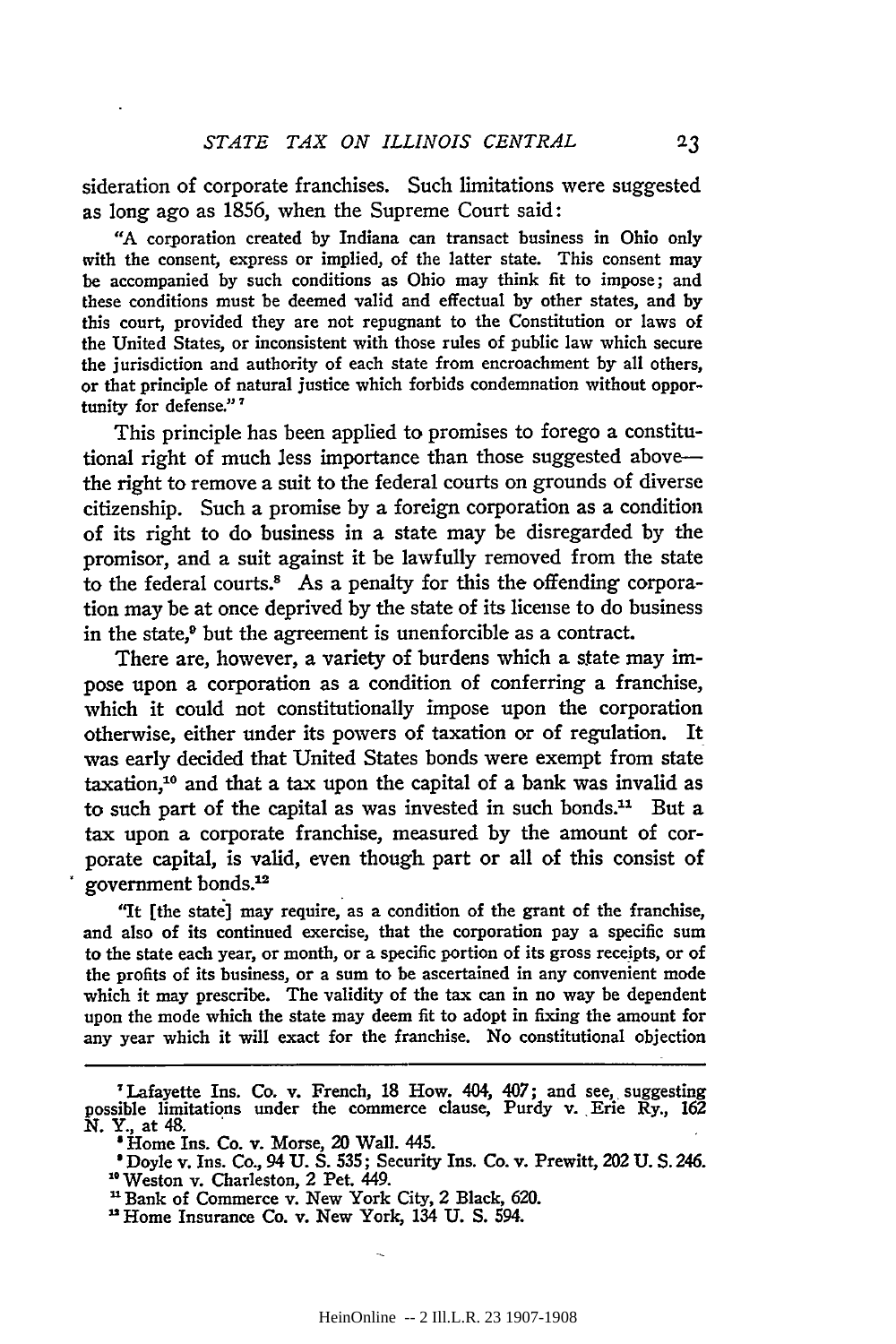lies in the way of a legislative body prescribing any mode of measurement to determine the amount it will charge for the privileges it bestows."<sup>13</sup>

"From the very nature of the tax, being laid upon a franchise given by the state, and revocable at pleasure, it cannot be affected in any way by the character of the property in which its capital stock is invested.""

"It is true that where a state tax is laid upon the property of an individual or a corporation, so much of their property as is invested in United States bonds is to be treated, for the purposes of assessment, as if it did not exist, but this rule can have no application to an assessment upon a franchise, where a reference to property is made only to ascertain the value of the thing assessed."<sup>13</sup>

The same is held regarding patent rights. A tax on corporate property or capital cannot include such part of the value as consists of patent rights,16 but a state tax on the corporate franchise may be measured by the amount of capital employed in the state, though this consist in part of patent rights. $17$ 

So **of** imported goods in the original packages. These may not be taxed directly as property by a state,<sup>18</sup> but they may be included in the property of a corporation the amount of which is used as a measure of a franchise tax.19

The same is true, of tangible property outside the taxing jurisdiction. This may not be assessed even to a domestic corporation as property or capital,<sup>20</sup> but it may all be included in a valuation to measure a franchise tax, even though but a small part of a capital of  $$10,000,000$  is actually within the taxing state.<sup>21</sup>

The same principle has been applied to the regulation of railway rates. It has been held unconstitutional to compel a railroad to sell thousand-mile tickets at a reduced rate, $22$  but if a corporation accepts a franchise from the state, subject to such a provision, it may be compelled to observe it.<sup>23</sup> The latter case was carried to the United States Supreme Court **by** the railroad, and there dismissed for want of prosecution. 24 In the *Purdy Case* the Court said:

"A regulation as to the price of transportation, which, would be an illegal

"In re Sheffield, 64 Fed. **833;** People ex rel. Edison Co. v. Assessors, **156** *N.* Y. 417.

"People ex rel. U. S. Aluminum Co. v. Knight, 174 *N.* Y. 475. **"Brown** v. Maryland, 12 Wheat. 419.

**"** People ex rel. Parke, Davis **&** Co. v. Roberts, **171 U. S. 658. "nD.,** L. & W. Ry. v. Pennsylvania, **198 U. S.** 341; Union Transit Co. v.

Kentucky, **199 U. S.** 194. Horn Silver Co. v. New York, 143 U. S. 305.

Lake Shore, etc., Ry. v. Smith, 173 U. **S.** 684; Beardsley v. N. Y., L. **E.** & W. Ry., **162** N. Y. 230. **"** Purdy v. Erie Ry., **162** N. Y. 42; Minor v. Erie Ry., **171** N. Y. 566.

" Erie Ry. v. Minor, 199 U. **S.** 613.

<sup>&</sup>lt;sup>13</sup> Ibid., at 600.

 $\frac{14}{10}$  Ibid., at 601.

 $15$  Ibid., at  $602$ .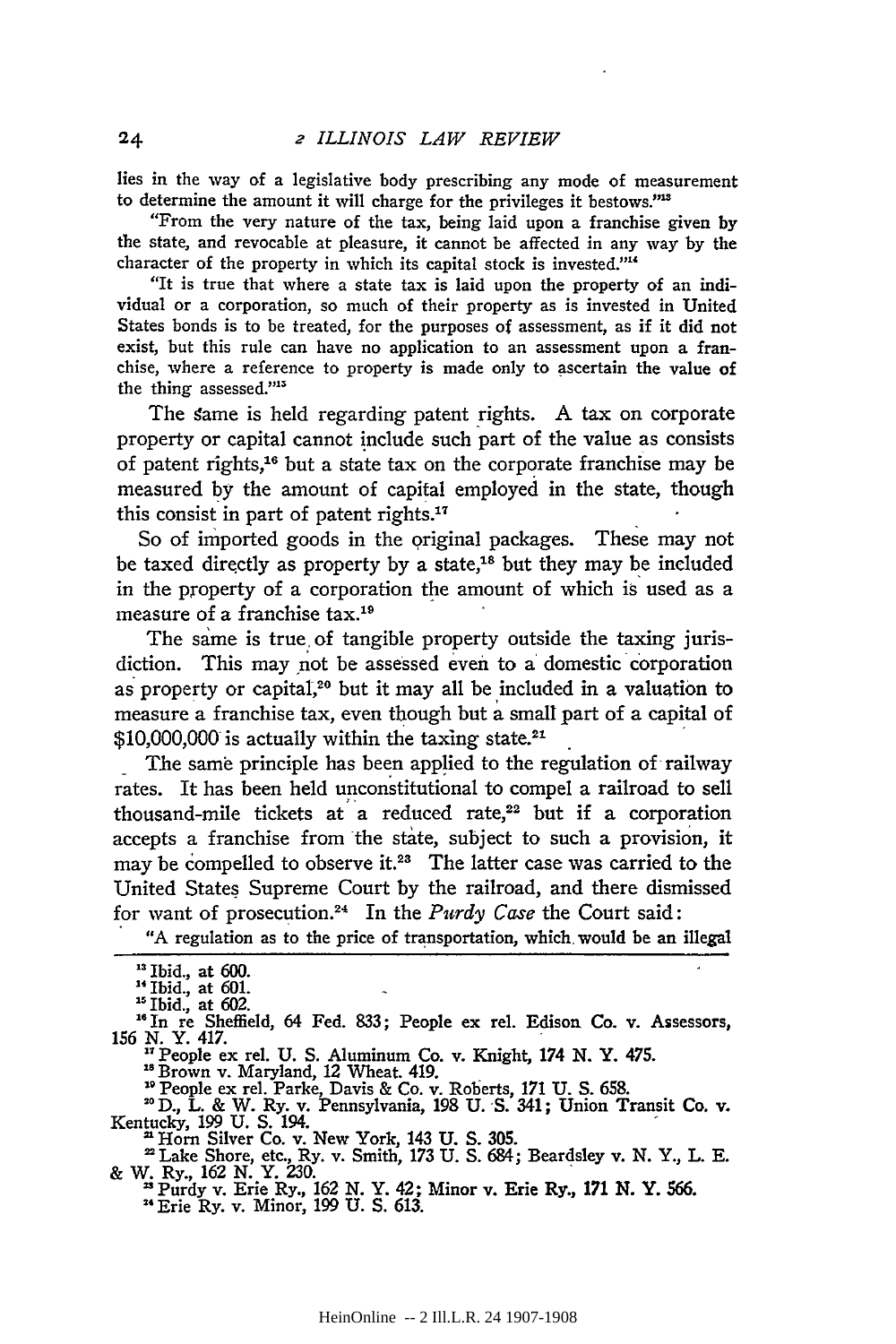exaction when sought to be imposed on existing corporations solely **by** legislative fiat, may, in the case of future corporations, be the mere performance of the obligation of a contract. The authority to construct and operate a railroad is not the natural right of a citizen, but a franchise proceeding from the favor or grant of the state. As a condition of such grant, the legislature may require the company to transport passengers at any prescribed rate of fare; equally, it may require that certain classes of passengers be transported at a particular rate of fare, or that any passenger, under certain circumstances and on compliance with certain requirements, be transported at such rate."25

In the light of these decisions we should expect to find a percentage of gross receipts, though partly derived from interstate commerce, upheld as a valid measure of compensation for a state franchise; and this appears to be the law. The first federal case raising the question was *State Tax on Railway Gross Receipts,20* which upheld a Pennsylvania tax on the gross receipts of a domestic railway corporation, obtained in part from interstate transportation. The decision was placed on two grounds: (1) that the receipts in the hands of the company were property whose derivation had lost its distinctive character; and, (2) that, as a tax on the franchises of a domestic corporation, gross receipts might be properly used as **a,** measure of the value or extent of exercise of such franchises. The first ground was later overruled in *Phila SS. Co. v. Penmsylvania*,<sup>27</sup> but the second was not, and was referred to without criti**cism. <sup>2</sup> <sup>s</sup>**The Court did indeed say that the law then before it, if intended as a tax on the franchise of *doing business* (consisting here of foreign and interstate transportation only), would be bad, but it did not refer to the franchise of assuming corporate form. The distinction between these two kinds of franchises has often been adverted to.29 The second ground of the *Gross Receipts Case* has never been disapproved **by** the Court, although Mr. justice MILLER grumbled about it guardedly for some years.

In *The Delaware Railroad Tax*,<sup>30</sup> a Delaware statute was unanimously upheld which measured a tax uipon the corporate entity or franchise of a railway company **by** a percentage of its net income, though most of this was derived from interstate transportation. The

**<sup>2162</sup> N.** Y. at 49.

<sup>29</sup>**15** Wall. 284. **'7122** U. S. **326.**

<sup>28</sup> Ibid., at 342.

**<sup>&</sup>quot;** See Home Insur. Co. v. New York, 134 U. S., at 599; Lumberville, etc., Co. v. Assessors, 55 N. J. Law, at 537; Adams Express Co. v. Ohio Auditor, **166 U. S.,** at 224; People ex rel. Aluminum Co. v. Knight, 174 *N.* Y., at 478. **3018** Wall. 206.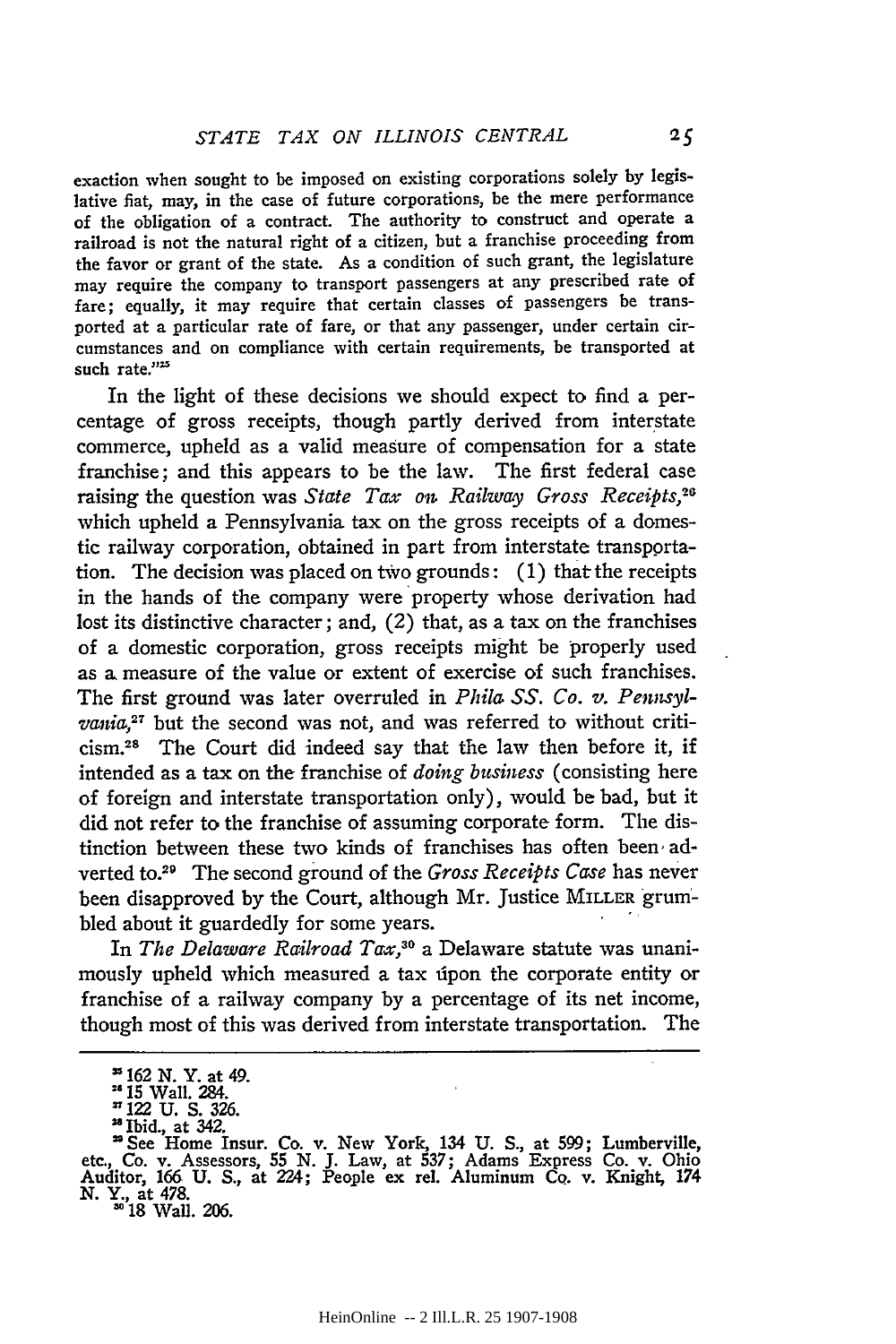statute provided that only such part of the railroad's income should be assessed as was proportional to its mileage in the state as compared with its total mileage, which in this case was about one-fourth. In so small a state as Delaware, however, it is clear that a large part, probably the larger part, of this, came from transportation between Delaware and other states. The Court said that the manner in which such a tax should be assessed, however arbitrary or capricious, was a mere matter of legislative discretion. This part of the opinion was quoted with approval in the *Home Ins. Co. Case*.<sup>31</sup>

When Maryland authorized a railroad company to construct the line between Baltimore and Washington the charter provided that not over \$2.50 should be charged for passage fare between these points, and that twenty per cent of the gross receipts from passenger traffic should be paid to the state. After a time the railroad declined to pay this, alleging its exaction to be unconstitutional. With a single dissenting voice (Mr. Justice MILLER), the Supreme Court sustained the bargain, saying:

"This exercise of power on the part of a state is very different from a tax upon the movements of commerce between the states. Such an imposition  $* * *$  the states cannot make, because  $* * *$  it is virtually a tax on the transportation, and not in any sense a compensation therefor, or for the franchises enjoyed by the corporation that performs it. \* \* \* **It** [the percentage stipulation] may incidentally affect transportation, it is true; but so does every burden or tax imposed on corporations or persons engaged in that business.  $* * *$  The state is conceded to possess the power to tax its corporations; and yet every tax imposed on a carrier corporation affects more or less the charges it is compelled to make upon its customers. **So,** the state has an undoubted power to exact a bonus for the grant of a franchise, payable in advance or *in* futuro; and yet that bonus will necessarily affect the charge upon the public which the donee of the franchise will be obliged to impose."<sup>22</sup>

This case, which is directly in point (unless, indeed, commerce between Maryland and the District of Columbia is to be treated differently from interstate commerce, as to which see *Stoutenburg v. Hemmick, <sup>3</sup> )* has never been said to be qualified by the Supreme Court except in the minority opinion in the *Northern Securities Case*,<sup>34</sup> where Mr. Justice WHITE said of it:

"True it is that some of the expressions used in the opinion in the case, giving rise to the inference that there was powef in the state to regulate the rates of freight on interstate commerce, may be considered as having been overruled by *Wabash, Etc., Ry. v. Illinois,* 118 U. **S.** 557."

<sup>134</sup> **U. S.** at 600.

<sup>&</sup>quot;Balt. **&** Ohio Ry. v. Maryland, 21 Wall. 456, *472,* 473.

**<sup>&</sup>quot;129 U. S.** 141.

<sup>&</sup>lt;sup>34</sup> 193 U. S. at 378.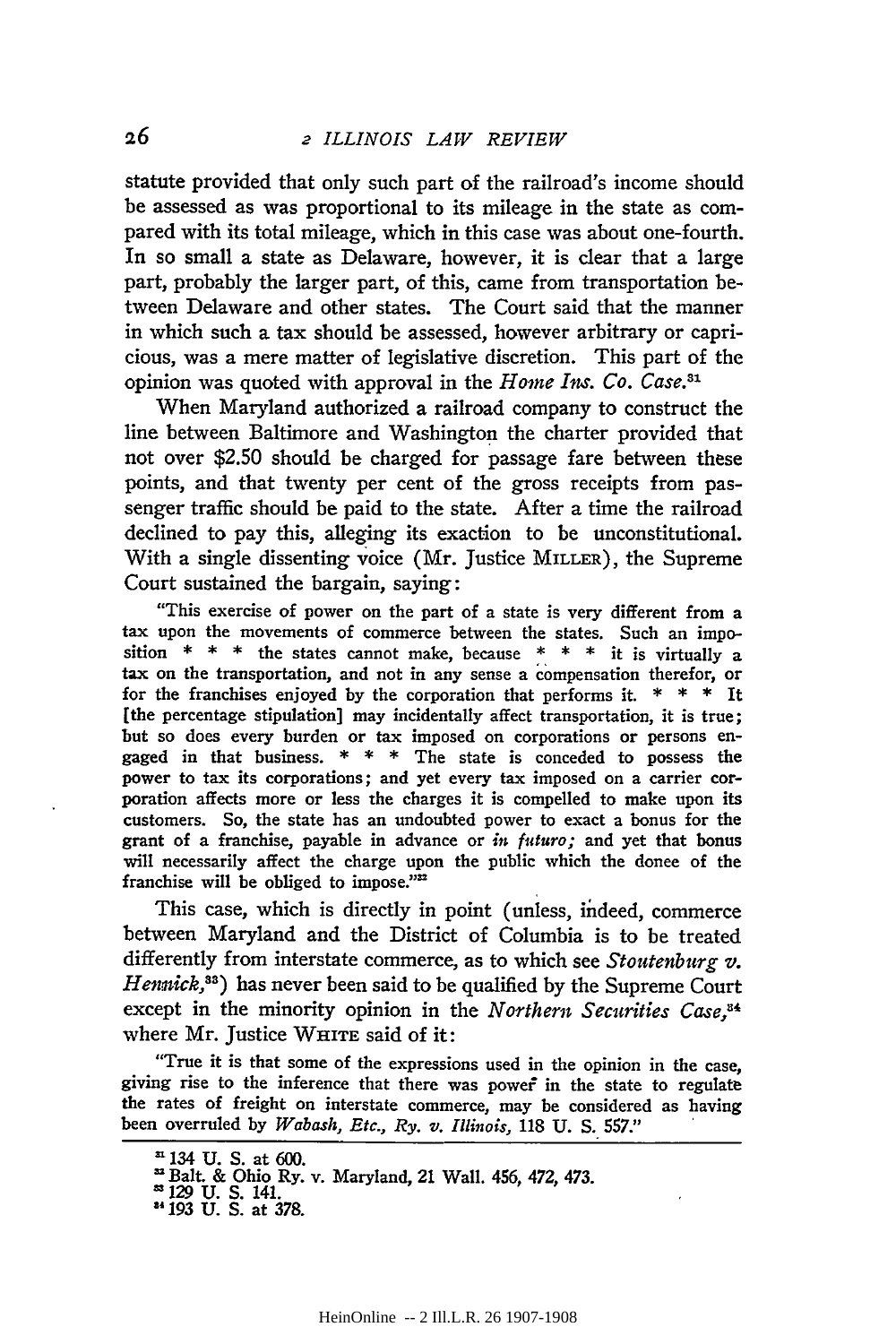The *Maryland Case* was expressly approved in *Covington Bridge Co. v. Kentucky,35* as an authority that: "The states may exact a bonus, or even a portion of the earnings of such [carrier] corporation, as a condition to the granting of its charter," notwithstanding that the goods carried may be interstate; and in *Ashley v. Ryan,36* the extract from the *Maryland Case* quoted above was repeated with approbation.

In **1891** was decided the important and often cited case of *Maine v. Grand Trnk Ry.37* **A** Maine corporation had a state franchise to construct and operate a railway, and, with the consent of New Hampshire and Vermont, it built a road across the three states, somewhat less than half being outside of Maine. The road and franchises were then leased to the Grand Trunk, which operated them with the consent of the state. Maine levied upon every railroad company *"an* annual excise tax for the privilege of exercising its franchises," computed progressively up to three and one-fourth per cent of its gross receipts. Where part of the mileage of a road was outside the state such proportion of the gross receipts was taxed as the mileage in the state bore to the total mileage. The Grand Trunk refused to pay, because much of such receipts arose from interstate traffic, but the tax was upheld **by** a divided court. The majority said:

"As the granting of the privilege rests entirely in the discretion of the state, whether the corporation **be** of domestic or foreign origin, it may be conferred upon such conditions, pecuniary or otherwise, as the state in its judgment may deem most conducive to its interests or policy. It may require the paynent each year of a specific sum, or may apportion the amount exacted according to the value of the business permitted, as disclosed **by** its receipts of the present or past years. **\* \* \* A** resort to the receipts was simply to ascertain the value of the business done by the corporation, and thus obtain a guide to a reasonable conclusion as to the amount of the excise tax which should be levied; and we are unable to perceive in that resort any interference with transportation, domestic or foreign, over the road of the company, or any regulation of commerce which consists in such transportation. If the amount ascertained were specifically imposed as the tax, no objection to its validity would be pretended. And if the inquiry of the state as to the value of the privilege were limited to the receipts of certain past years instead of the year in which the tax is collected, it is conceded that the validity of the tax would not be affected; and, if not, we do not see how a reference to the results of any other year could, affect its character."<sup>38</sup>

The *Grand Trunk Case* does not go quite so far as the *Maryland*

<sup>&</sup>quot;154 **U. S.** 204, 210. **U153 U. S.** 436, 444.

**<sup>31142</sup> U. S. 217.** Ibid., **228-29.**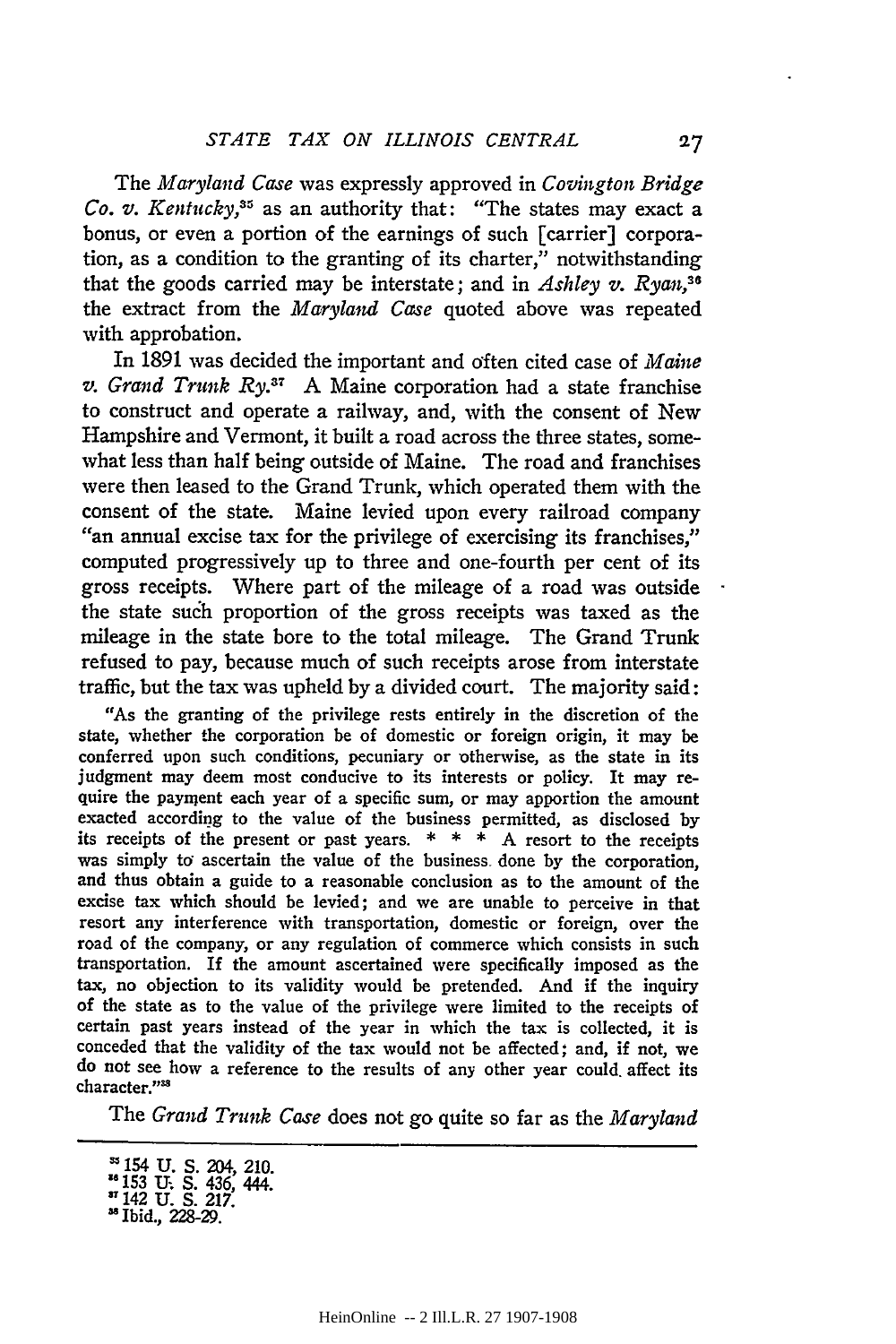*Case,* because not all the gross receipts were taxed as in the latter, but only a part proportioned to the mileage in the state. Professor Schofield thinks such receipts can not be apportioned, and quotes a *dictum* of Mr. Justice MILLER in *Wabash, etc., Ry.* v. *Illiois,39* to the effect that there is no distinction in this respect between regulating rates and taxing receipts from transportation. The Supreme Court has recently unanimously affirmed the distinction between the two, and cited the *Grand Trunk Case* as an illustration of the validity of such a tax, while holding bad a corresponding rate regulation. *Hanley v. Kansas City Ry.*<sup>40</sup> The *Grand Trunk Case* has stood uncriticised by the Court for sixteen years, and would seem to be conclusive if the Illinois Central provision can be construed as permitting an apportionment of gross receipts upon the basis of mileage in Illinois.

Even if such a construction be not placed upon it, however, the broader principle of the *Maryland Case* was affirmed the year following the *Grand Trunk Case*. A commission merchant in Memphis took out a license from the city which authorized him to sell goods on commission in return for his promise to pay at the end of the year **2Y2%** of his gross commissions from all business. The license gave the right, if he saw fit, to do internal business. In the year in question the merchant actually did interstate business only, selling by sample, which business could not be directly taxed.<sup>41</sup> He therefore refused to pay the agreed percentage on his sales. It was held he could be compelled to pay it, as a mere means of measuring the tax on his license to do such internal business as he had the wish or opportunity to do it.42 **A** tax on the right to do internal business was here permitted to be measured by the gross receipts from both internal and interstate business, and that in a'case where the entire income chanced to be from the latter. Within the principle of this case it appears that Illinois could tax the Illinois Central Ry. for its franchise to do internal business in Illinois, and measure it by the gross receipts from *all* business, internal and interstate. To uphold the Illinois Central charter it is only necessary to admit that the privilege of doing all kinds of commerce *as an Illinois corporation* may be taxed and measured by a percentage of all kinds of receipts. The *Ficklen Case* goes beyond this, but it has never been questioned by the Court that decided it.

 $28$ 

**<sup>&</sup>lt;sup><b>,**o</sup> 118 U. S. at 570.<br> **<sup>4</sup> 187 U. S. 617, 621.** 

**<sup>&#</sup>x27;** Robbins v. Shelby Co. Dist., 120 **U. S.** 489. "Ficklen v. Shelby Co. Dist., 145 **U. S. 1.**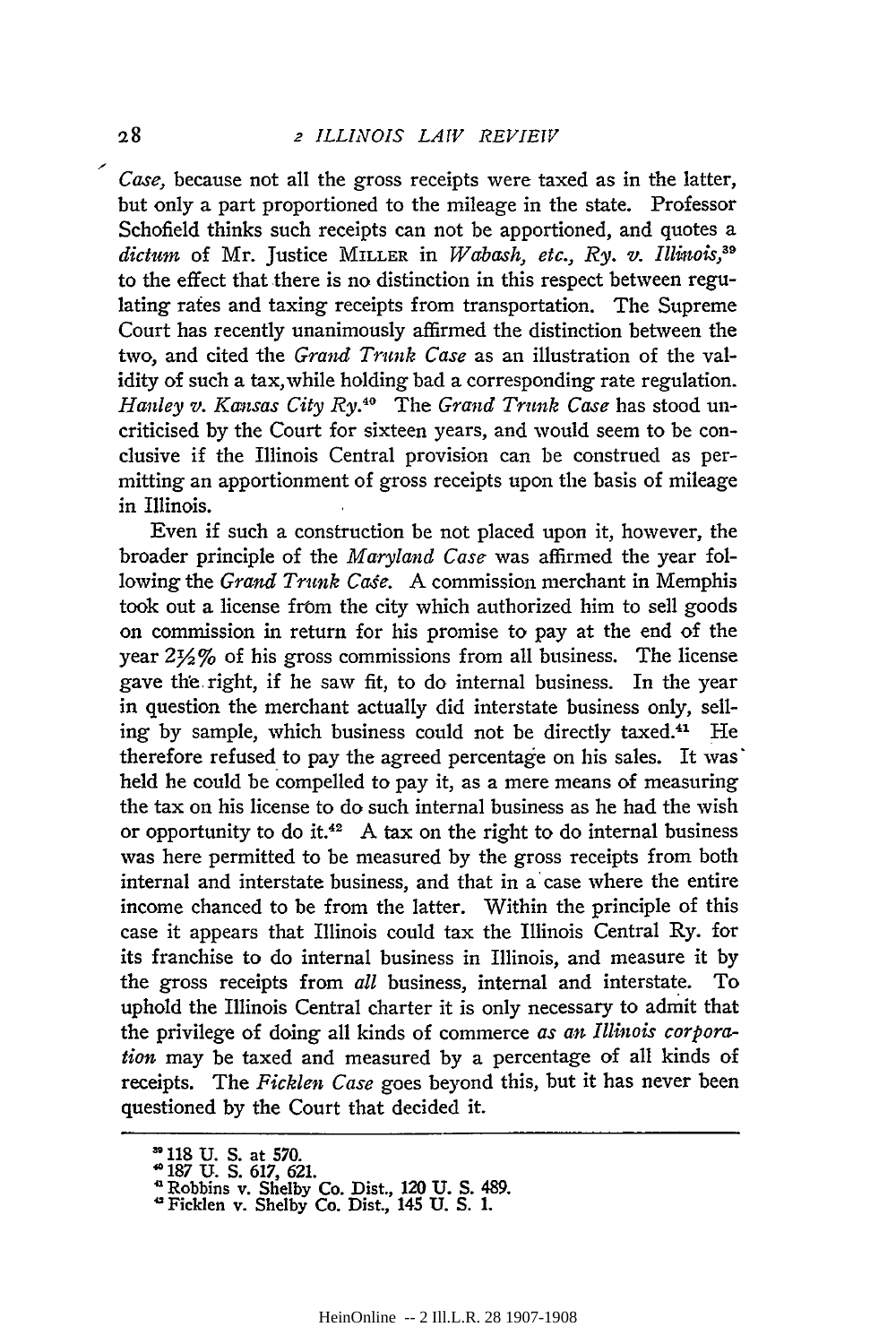It is, however, not only upon the theory of a franchise tax that the tax on Illinois Central gross receipts may be sustained, but as *a property* tax. It is, of course, elementary that a railroad may be classified separately and taxed in a mode and at a rate different from other property. $43$  If its lines extend beyond the taxing state it may be valued as a unit, and the fair share of this value taxable within the state may be ascertained in any reasonable way. So holds the line of decisions beginning with *Western Union Co.* v. *Massachusetts<sup>44</sup>* and ending with *Fargo v. Hart*,<sup>45</sup> which cites most of the intervening cases. Usually the taxable value of a part of the line has been determined chiefly on a mileage basis, attributing to the part within the state such a proportion of the total value of the road's stock or stock and bonds as the length of that part bore to the total mileage. In some cases other modes have been approved, and one of these has been by a reference to gross receipts, computed, as to the part of the line within the state, by adding to the receipts from all internal commerce such part of the receipts from interstate commerce as is proportional to the fraction of the interstate carriage which actually takes place within the state.

In the *Grand Trunk Case* the dissenting judges said:

"This court held that the taxation of the capital stock of the Western Union Telegraph Co. in Massachusetts, graduated according to the mileage of lines in that state compared with the lines in all the states, was nothing but a taxation upon the property of the company; yet it was in terms a tax upon its capital stock, and might as well have been a tax upon its gross receipts. \* \* \* Then it comes to this: **A** state may tax a railway company upon its gross receipts in proportion to the number of miles run within the state, as a tax on its property; and may also lay a tax upon these same gross receipts in proportion to the same number of miles for the privilege of exercising its franchise in the state."<sup>6</sup>

In *Erie Ry. v. Pennsylvania*,<sup>47</sup> a statute imposed a tax upon transportation companies of four-fifths of one per cent upon their gross receipts from tolls and transportation. As regards tolls from interstate commerce paid to the Erie Ry. as lessor of lines running out of the state, the state court held the statute required these to be apportioned and only such part be taxed as was paid for using the part of the line within the state. This was upheld by the Supreme Court, saying:

Michigan Central Ry. v. Powers, 20 **U. S.** 245, and cases cited.

<sup>&</sup>quot;125 **U. S. 530.** " **193 U. S.** 490.

<sup>&</sup>quot; 142 **U. S.** at **235. ,158 U. S.** 431.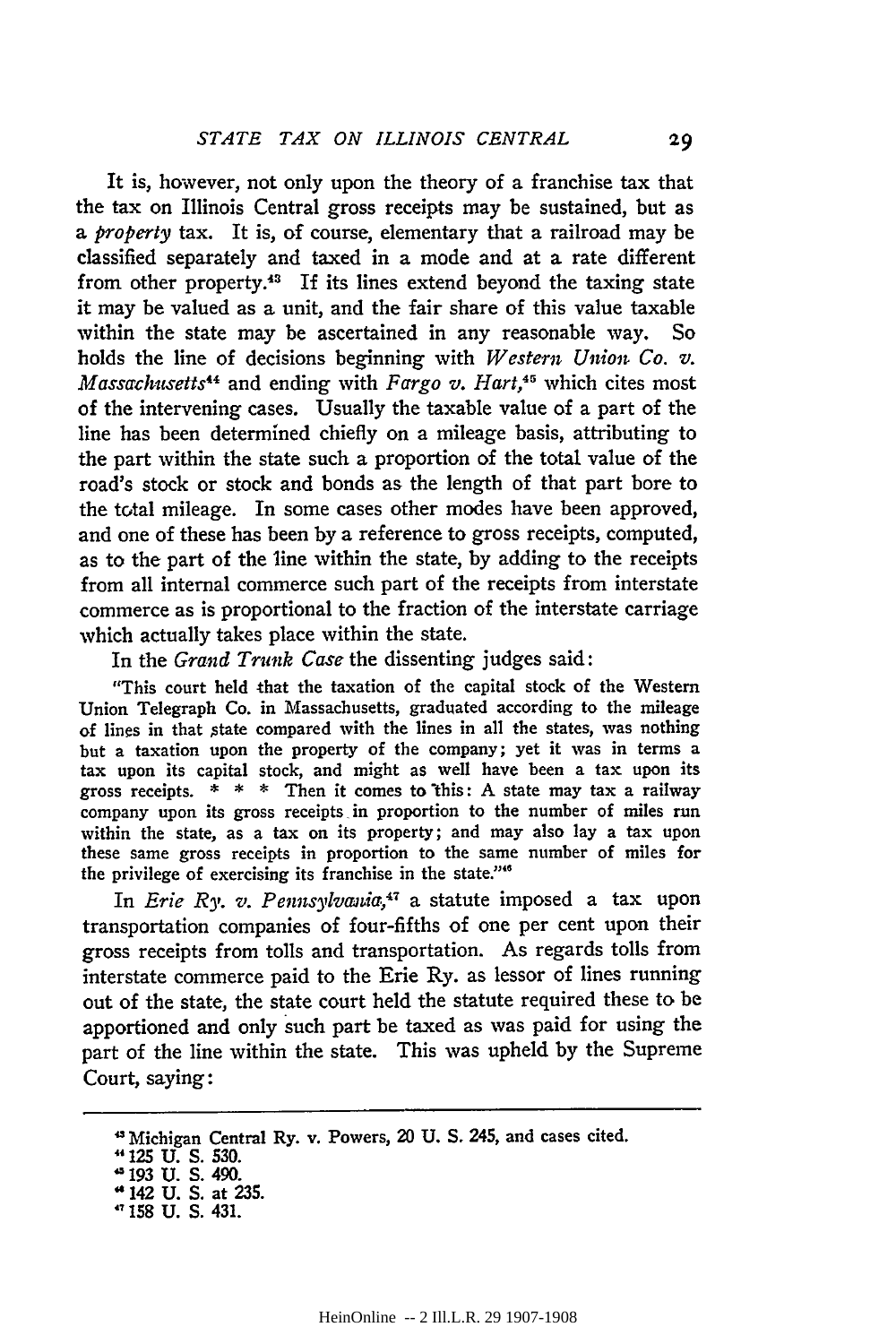"It is a tax laid upon the corporation on account of its property in a railroad, and which tax is measured by a reference to the tolls received.'

In *McHeury v. Alford*,<sup>40</sup> the Court upheld a Dakota statute imposing upon railroads a tax upon gross receipts in lieu of all other taxes. There was doubt whether earnings from interstate commerce were meant to be included, but the Court thought the case distinguishable from *Phila. SS. Co. v. Pennsylvania,50* either way:

"It is a tax upon the lands and all the other property of the company, but instead of placing a valuation upon the property, and apportioning a certain amount upon such valuation directly, as was the old method, a new one is established of taking a percentage upon the gross earnings as a fair substitute for the former taxes upon the property of the company, and when it is said, as in this act, that the tax collected by this method shall be in lieu of all nther taxes whatever, it would seem that it might be claimed with great plausibility that a tax levied under such circumstances and by such methods was not in reality a tax upon the gross earnings, but was a tax upon the lands and other property of the company, and that the method adopted of arriving at the sum which the company should pay as taxes upon its property was **by** taking a percentage of its gross **earnings: '**

The older case of *Erie Ry. v. Pennsylvania, <sup>5</sup> <sup>2</sup>*also upholding a state tax on gross receipts, could probably be sustained today on the same ground. It will be noticed that the gross receipts tax in the Illinois Central charter is in lieu of local municipal taxes and so may be the more readily defended **by** the above reasoning. Finally there is the very recent case of Wis. & Mich. R. v. Powers,<sup>53</sup> in which a tax upon "the property and business" of a railway was unanimously upheld, though it was computed upon a percentage of the gross income determined by adding to the purely internal earnings "such proportion of the income arising from interstate business as the length of the road over which said interstate business is carried in this state bears to the entire length of the road over which said interstate business is carried." The *Grand Trunk Case* is cited with approval, and the conjectures of the minority therein as to the varied offices of a gross receipts tax seem fulfilled. The Illinois Central charter may easily, and it would seem properly, be interpreted to permit such an apportionment of gross receipts from interstate carriage as this, and so interpreted would be upheld.

To summarize, it seems to the writer that, within the decisions

**<sup>&</sup>quot;** Ibid. at 439. " 168 **U\_ S.** 651. " 122 U. **S.** 326. Ibid. at 671. 21 Wall. 492.

 $191$  U.S. 379.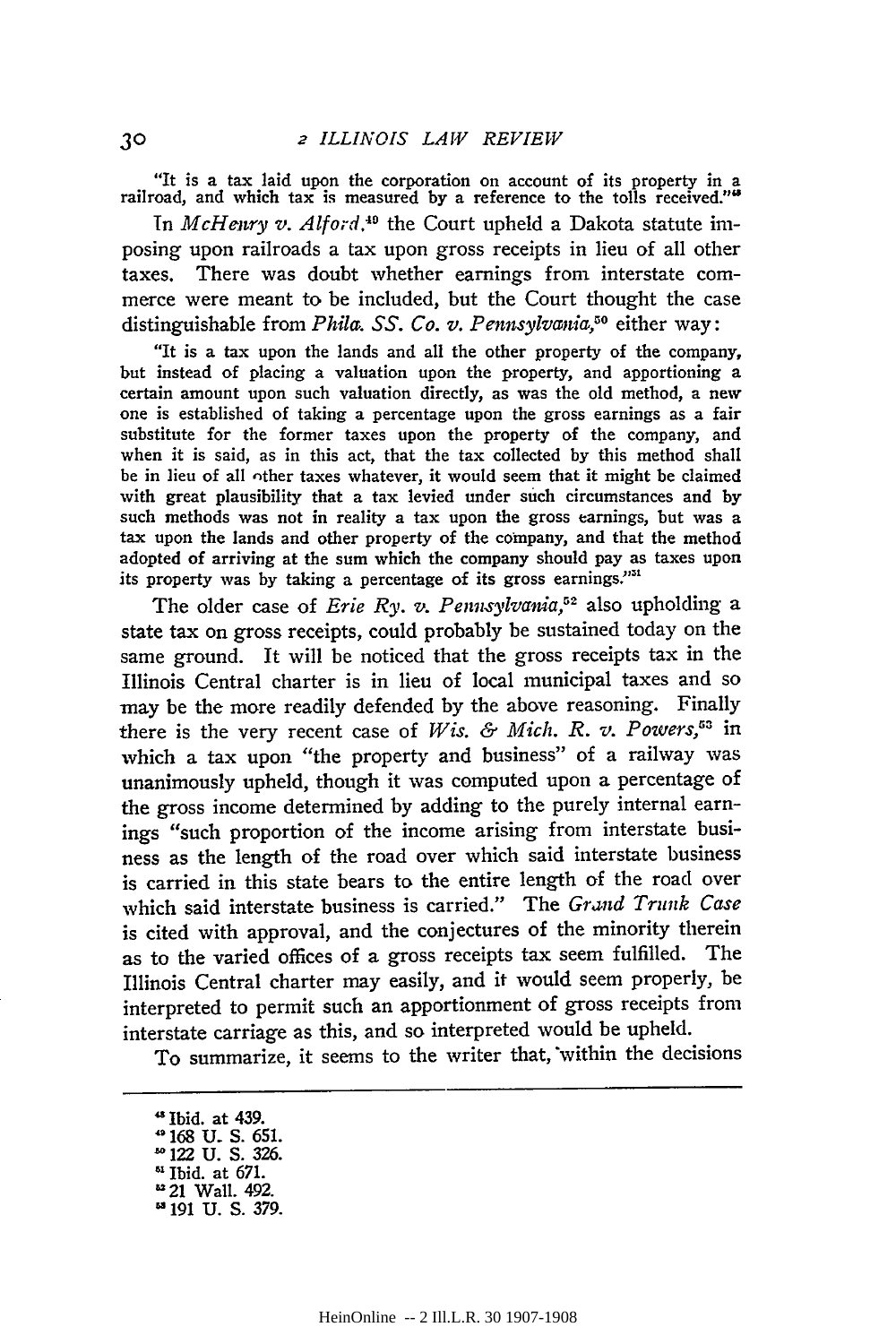of the Supreme Court, the Illinois Central gross receipts tax may be upheld on one or all of the following grounds:

1—As the price of Illinois's granting to the company the right to do any kind of business in corporate form.

2-As a tax upon the franchise to do internal business, measured by a percentage of the gross receipts from all business, within the *Ficklen Case.*

3-As a tax upon the property value of that part of the railroad, considered as a unified system, which can fairly be said to be within the state, measured by a fair apportionment of its gross receipts.

NoTE.-The article in the February **REViEW** which called forth the above from Professor Hall was not intended as a complete discussion of the view there suggested. I know nothing about the facts to which the tax provision of this charter must be applied to determine its constitutionality, except as they are outlined in the Governor's Message referred to in the February REviEw, and except for a general knowledge of the situation acquired a few years ago from a slight investigation of it from the point of view of Chicago taxpayers. It seems certain that the State's case, as outlined in the Governor's Message, *supra,* does in places lap over into the sphere allotted to the General Government, and that, therefore, the action of the State Supreme Court cannot be final, unless it decides *against* the constitutionality of the tax. I do not see how the State's side of the case can be made to appeal forcibly to any Court's sense of National and State substantial right and justice to individual citizens of other States or of Illi-" nois, or to the Illinois Central-regarded, if it is possible so to regard it, as a purely private organization, solely for pecuniary profit-when recent Acts of Congress are recalled, and it is remembered that Illinois taxes the Illinois Central's competitors at a very much lower rate than **7** per cent. of their gross receipts. I still think there is no decided case that any lawyer would be justified in pronouncing conclusively, controlling in favor of the Federal side **of** the State's case. This charter, it must not be forgotten, in words gives the State a right to apply the 7 *per cent* to *all* of the gross receipts from interstate commerce, or to *none* of them. The State is trying now to get a *legal* basis for the 7 *per cent* somewhere in between *all* and *none;* and is asking the State Supreme Court to invent-seemingly upon some undefined notion of natural equity-and to *write into* the charter some rule of apportionment that will give the State that basis. Can the State Supreme Court do that lawfully? And if it does do that, what will happen at Washington? A detailed discussion of the applicability of decided cases and Acts of Congress is hardly worth while, eyen if it would be proper, because the State probably has given the Illinois Central an opportunity to lay the whole thing before the Supreme Court of the United States in such a way that that Court must view it *ab initio,* and examine it, with a mind free from embarrassment by any fair suggestion of the thought that the case is but another instance of an unconscionable attempt to repudiate the obligation of a contract become unduly burdensome by lapse of time and the unforeseen march of events. The opinions in *Railroad Company v. Mary-*